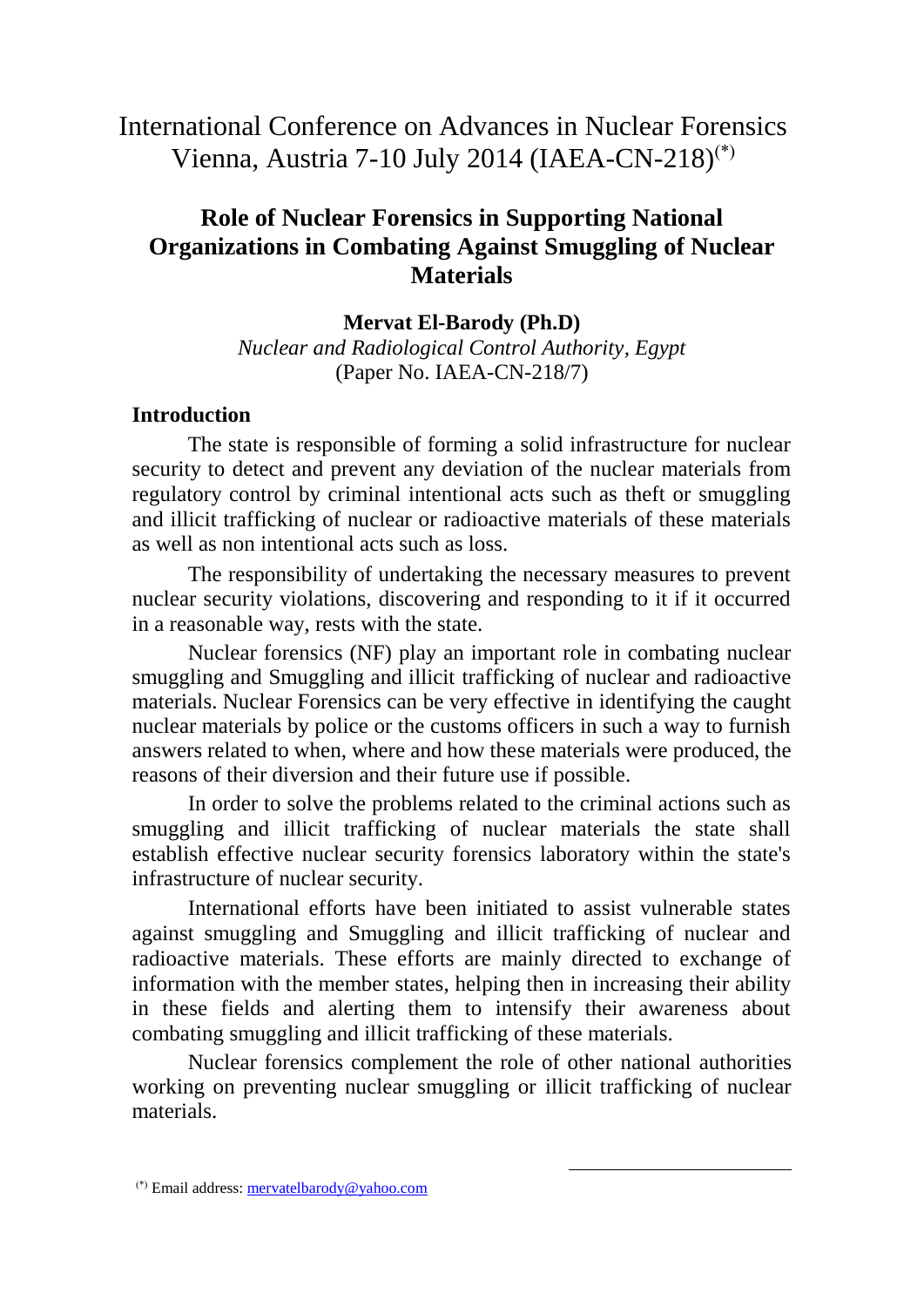IAEA emphasizes the important role of nuclear forensics as a complementary effort to the role of specialized international organizations e.g. International Police Organization (IPO) and the International Customs Organization (ICO) which are deeply involved in combating against nuclear smuggling and Smuggling and illicit trafficking of nuclear materials.

This presentation is to be divided to two sections:

The first deals with the national efforts for combating against smuggling and illicit trafficking of nuclear materials and the second deals with the International efforts to assist different states in combating against smuggling of nuclear materials.

#### **National efforts to combat with smuggling and illicit trafficking of nuclear materials**

In spile of the fact that most states in the world became members of the Non-proliferation Treaty to reduce or stop the spread of Nuclear Weapons and that 63 countries joined the Convention on Physical protection of nuclear materials, in 1993, IAEA reported on the occurrence of 85 Smuggling and illicit trafficking events of nuclear materials. Although most of the quantities seized were small and their use in making nuclear weapons was questionable, reports showed that in 13 cases the seized materials were of strategic importance as for example highly enriched uranium or plutonium. This emphasized the importance of fostering international cooperation to help member states to take strong and coordinated measures to prevent smuggling and illicit trafficking of nuclear materials.

Conforming with the requirements in combating against smuggling and illicit trafficking of nuclear materials, the state shall form a governmental body for coordinating all organization related to combating against smuggling and illicit trafficking nuclear materials or radioactive sources. Moreover, the international community realized the importance of reinforcing the national customs organization and national police in the states and also the importance of the support conveyed to these organizations from the IAEA, (ICO) and (IPO). The international community more recently realized the importance of using nuclear forensics to support investigations carried out in cases of nuclear smuggling in order to find out the origine of the seized nuclear or radioactive materials and determine the place of their production, and if possible the processes used in their production. In addition, it is always necessary to try to know the intended use of the seized material.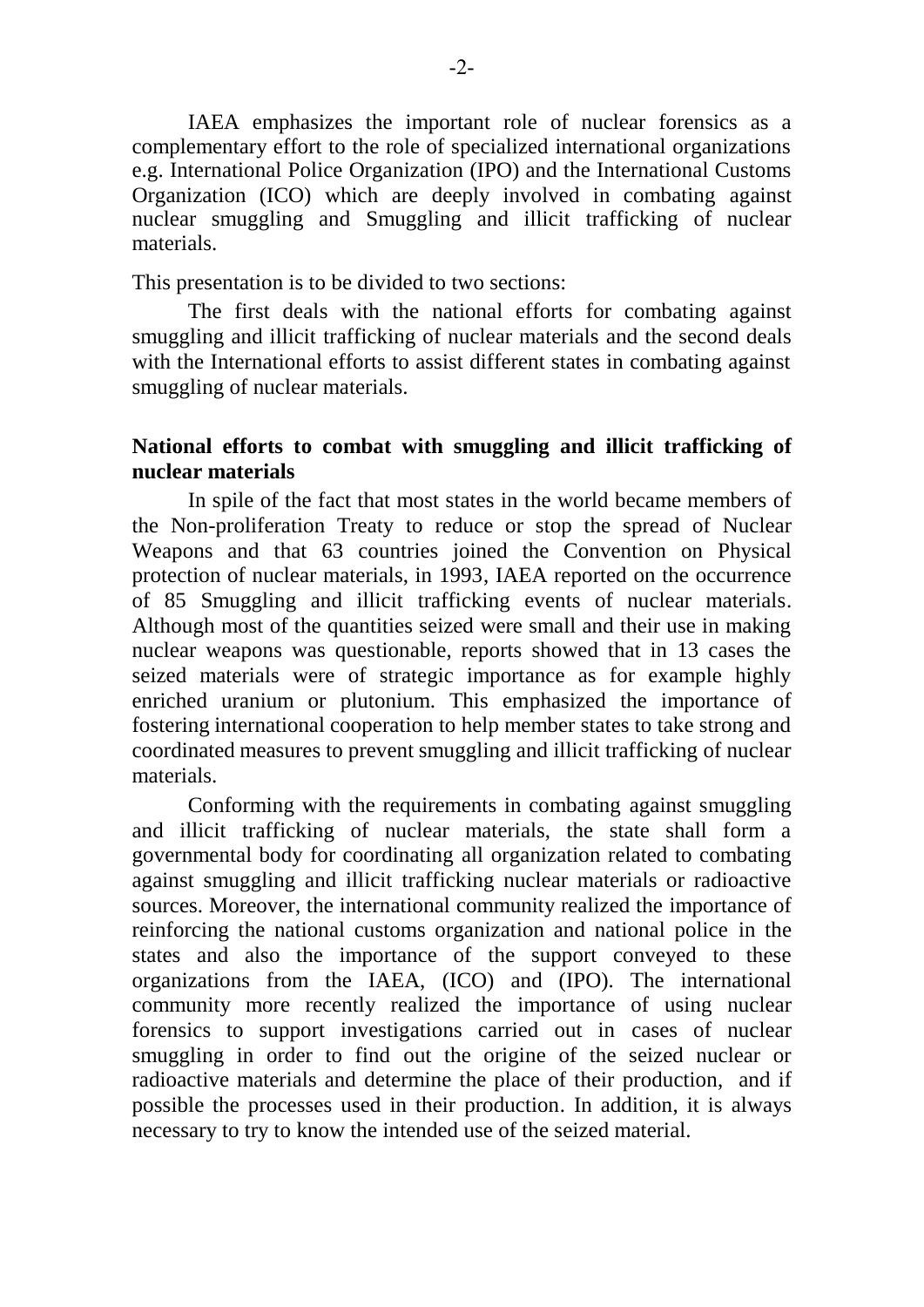### **Role of the state in combating against Smuggling and illicit trafficking of nuclear materials**

The state shall take the necessary steps and put forward the necessary regulations related to combating against smuggling and illicit trafficking of nuclear materials as follows:-

### 1- Physical protection of nuclear materials

Governmental rules, legal documents and technical measures that aim at preventing diversion or loss of nuclear materials are applied by the operators of nuclear or radioactive installations and controlled by the regulatory body to foster physical security of these materials in the country.

## 2- Detection technologies of smuggling crimes

All possible governmental steps and technologies shall be used to detect smuggling and illicit trafficking of nuclear materials at all the points through which these materials pass into or out of the country (Customs, transport routes)...etc. The state shall raise the efficiency and professioncy of the customs officers as well as the police officers and also the members of the nuclear forensics laboratory in detecting and analyzing the smuggling and the illicit trafficking incidents of nuclear materials.

In Egypt, the regulatory body organizes regular training courses for customs officers and criminal police officers to improve their skills in detecting the crimes related to malevolent actions towards nuclear and radioactive materials.

# 3- Sanctions

All violations pertaining to smuggling and illicit trafficking operations are subject to severe punishments according to the provisions of the law.

# 4- Identification and verification operations (Nuclear Forensics)

Governmental and technical operations are always applied to identify the caught nuclear materials and to analysis the criminal violations discovered while taking the nuclear materials under custody.

Along that line nuclear forensics involve many other measures including legislation, regulatory control, collection of intelligent information, evaluation of potential threats together with administrative and technical systems in addition to preparation of response forces.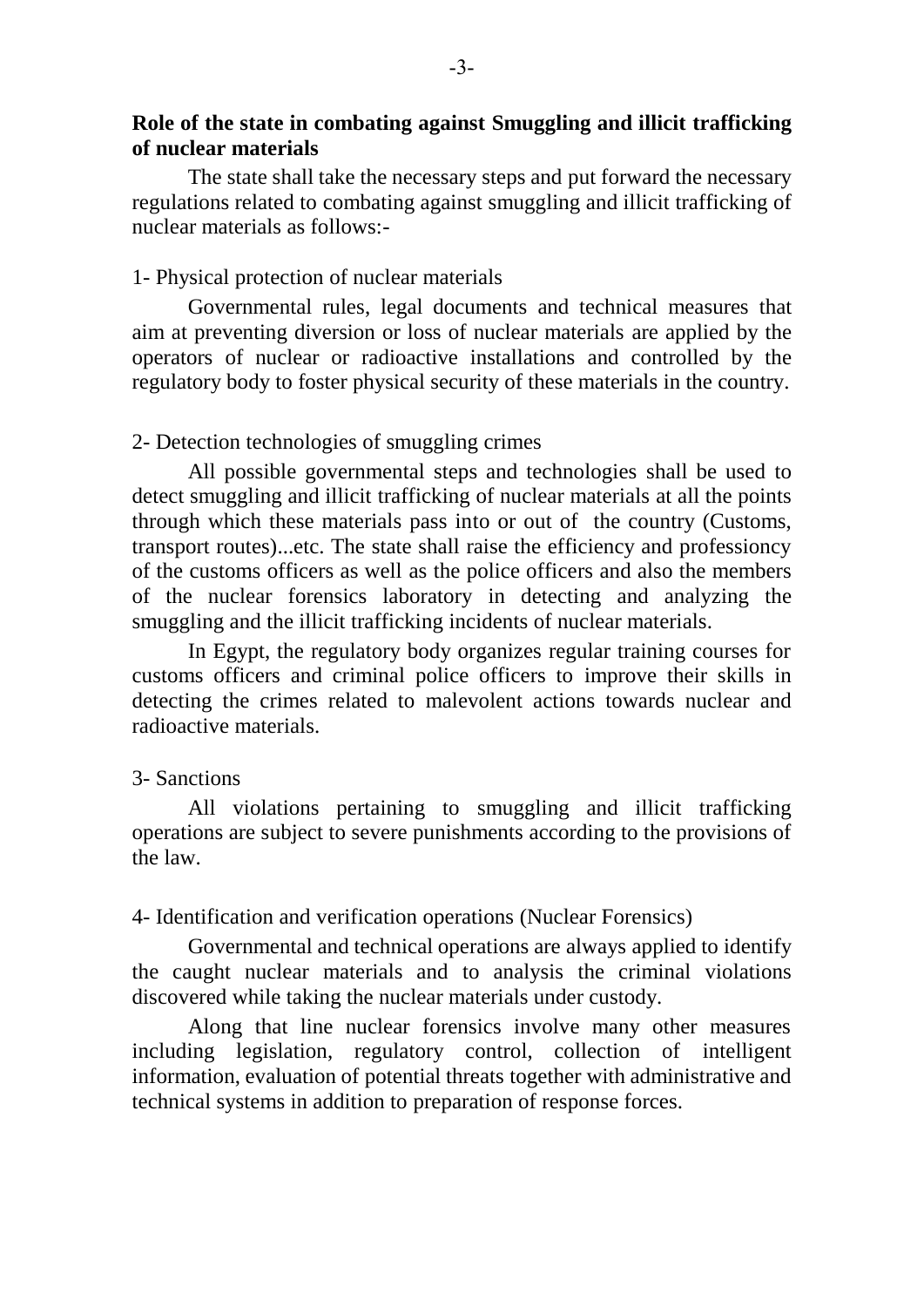### **Role of nuclear forensics in supporting criminal investigation in smuggling and accident prevention**

The role of nuclear forensics includes examination of physical, biological and documentary evidence in order to understand how, when and were the nuclear materials were produced, their planned use. Moreover, examination of the contaminated items emerging in a nuclear or radioactive accident can assist in finding out the relation between persons, places and subjects involved and related to the accident, as explained in the following:

- 1- Nuclear forensics are carried out to respond to the questions, raised by the investigating authorities, related to the nature, origin and history of the nuclear or radioactive material in the nuclear security event. The results of the nuclear forensics and their interpretations may provide valuable information on the nature of the nuclear or radioactive material related to the accident or event under investigation and the relationship between these materials and working personnel and places as well as the production process and the intended use of these materials in malevolent actions.
- 2- Nuclear forensic results could be vital in eliminating the occurrence of malevolent actions in the future since they may reveal that the nuclear or radioactive materials were taken from places that have been considered before as safe places. This also can reveal any deficiencies in the safeguards measures, material accountancy and security in the facility or in the state as a whole. This shows that nuclear forensic investigations could lead, after a nuclear security event, to valuable improvements in the nuclear security systems.
- 3- Nuclear forensics could have a great effect in deterring criminal groups or individuals from initiating or participating in nuclear security malevolent actions knowing that nuclear forensics assists the authorities responsible of carrying out investigations for effectively identifying and finding these criminal groups.

#### **Role of the state in fostering nuclear forensics processes**

The increase in the smuggling and the illicit trafficking of nuclear and radioactive materials and the relevant security thereat to the state attracted the attention of states to start considering nuclear forensics as a main constituent of the basic infrastructure of the national nuclear security system together with other measures undertaken to detect, prevent and respond to nuclear security events. This is due to the fact that the competent state authorities shall need information concerning the smuggled materials, when and where and how they were produced.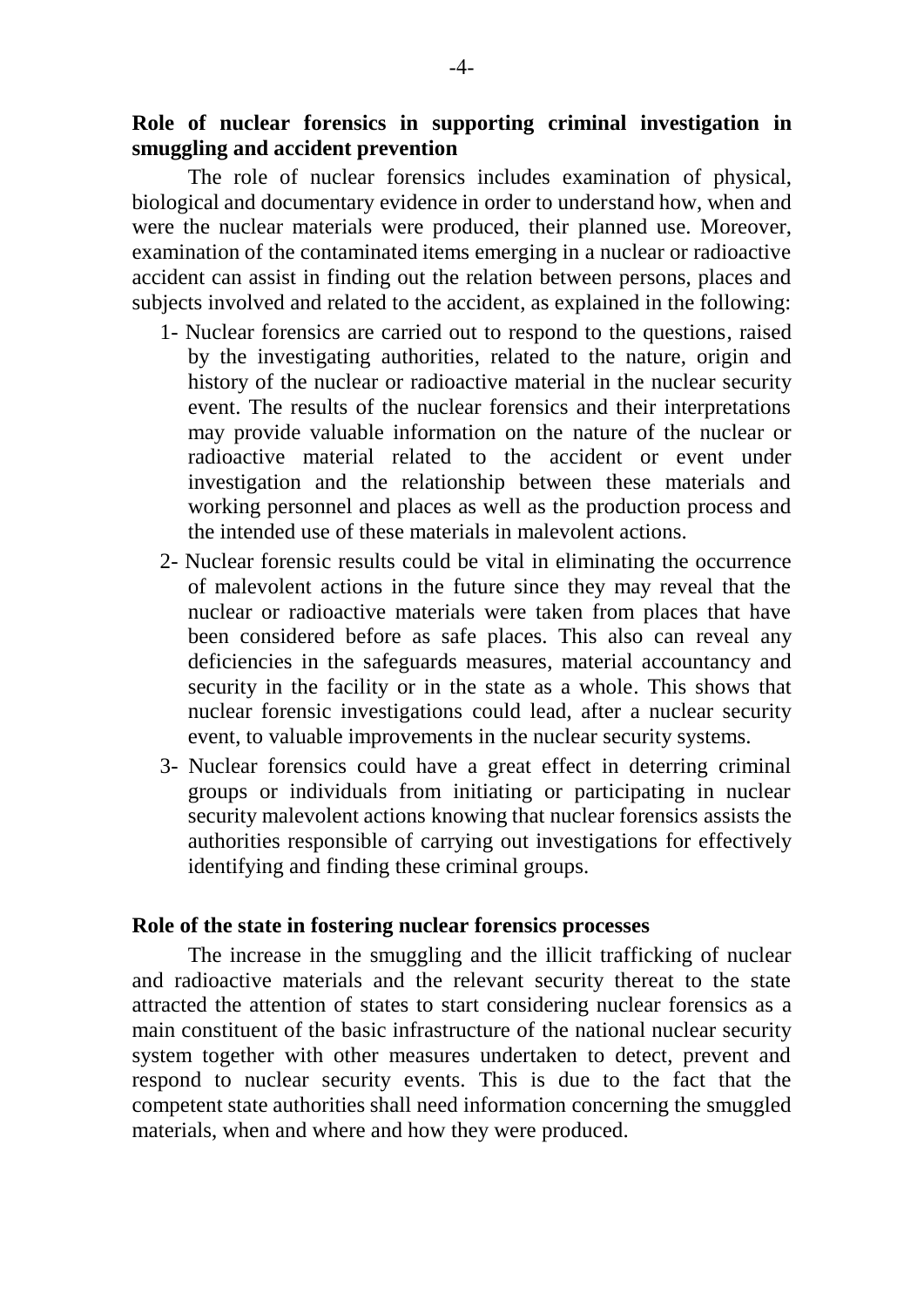The state should annex a nuclear forensics plan to the national response plan in case of nuclear security accidents. The nuclear forensics plan defines the role and responsibilities of personnel and also the supply of experts and equipment and methods, necessary to excute the nuclear forensics plans.

The state shall take care to forester close cooperation, coordination and integration among different relevant parties in the state in order to build eminent nuclear forensic abilities based on knowledge, education and training.

The state should establish nuclear forensics infrastructure at first by reviewing the existing personnel in the state, particularly in the relevant organizations in order to make use of the competent personnel in the investigations.

The state should establish a library for nuclear forensics to contain reference materials or reference documents in order to help the workers in reaching rational evaluations and decisions or conclusions concerning the caught nuclear material – out of regulatory control – and whether it is similar or different from any nuclear material stored, produced or used in the country.

Suitable work force can be also attracted from radiation protection institutions, nuclear chemistry and nuclear physics departments in universities, radiation measurement laboratories, nuclear fuel cycle facilities, environmental monitoring laboratories and nuclear control institutes…etc.

Governmental authorities shall make the necessary contacts with other countries, relevant international organizations, and customs organization in other countries, about any theft or loss of any sensitive nuclear material such as highly enriched uranium or plutonium.

#### **Nuclear Forensics Plan**

Since nuclear forensics can play an important role in the investigations performed in any nuclear security event, particularly in case of smuggling, and illicit trafficking of nuclear materials, nuclear forensics plans should be formulated and amalgamated in the national reponse plan to nuclear security accidents.

The plan shall define the tools and procedures necessary to excute the nuclear forensics plan, the role and responsibilities of personal and their qualifications, As follows:-

The official person in the crime scene is responsible of all decisions related to public safety, environmental protection, safety of personnel participating in the response actions and those involved in collection and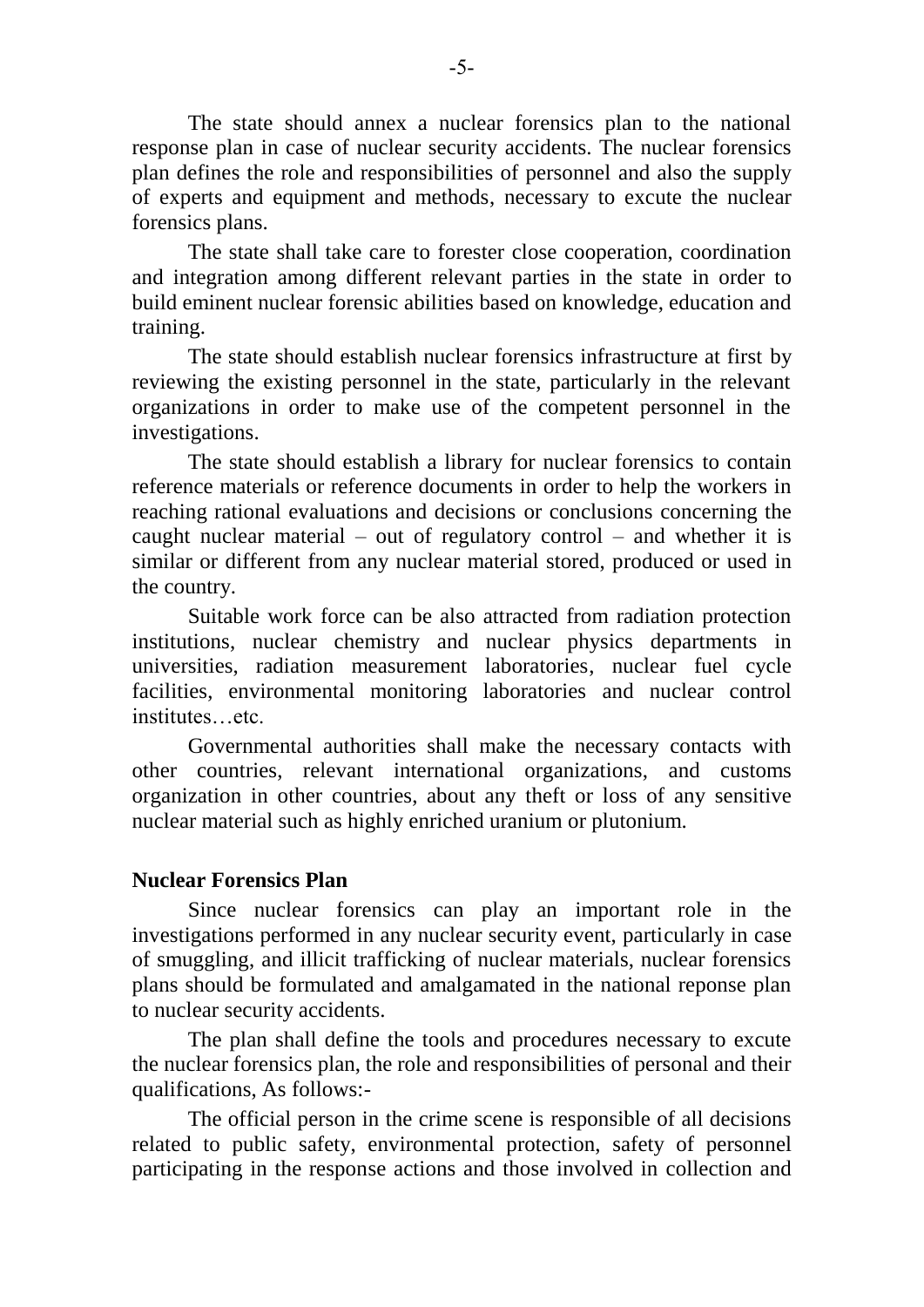protection of evidences. He has to secure the crime scene, manage the ingoing or outgoing items or personnel in the crime scene, protect the radioactive or nuclear materials-out of regulatory control – and protect the personnel and those working in the response actions, the public and environment as well as organizing the radiation protection in the site and also evaluating the risk of nonradioactive nature that can occur due to weather, explosion of unexploded materials and reflexion of all these risks on the workers in the response operations or on the nuclear materials which are subjected to nuclear forensic investigations.

The nuclear forensic plan shall include the means used for safe transport of radioactive and nuclear materials from the crime scene to the store used to keep the evidence.

The plan also shall include the specifications of the interim storage places of the evidence to be kept until dispatched to the relevant nuclear analytical laboratory.

Prior to the conservation of evidence, the caught material should be segregated. Nuclear materials should be separated from radioactive materials. This facilitates the process of defining the adequate physical protection measures necessary for transporting the caught material as rapidly as possible to the nuclear forensic laboratories for analysis.

### **International efforts to assist different states in combating against smuggling and illicit trafficking of nuclear materials.**

There has been a common understanding among states in the international community that the problem of smuggling and illicit trafficking of nuclear or radioactive materials should be effectively addressed through applying strict measures to protec and secure nuclear and radioactive materials in addition to fostering nuclear forensic measures to support all security arrangements used in states members of IAEA. This is carried out through intensive international cooperation between IAEA, ICO and IPO. The roles of these organizations are treated in some detail in what follows.

#### *1- Role of IAEA*

The number Smuggling and illicit trafficking incidents has greatly increased since the collapse of the soviet unions. Due to the fact that the smugglers are not aware of the dangers or risks imposed by the radioactive materials they are handling, their health as well as the public health also could be at great risks.

In 1996 the Interpol participated with the IAEA and ICO in preparing a safety guide on prevention, detection and response to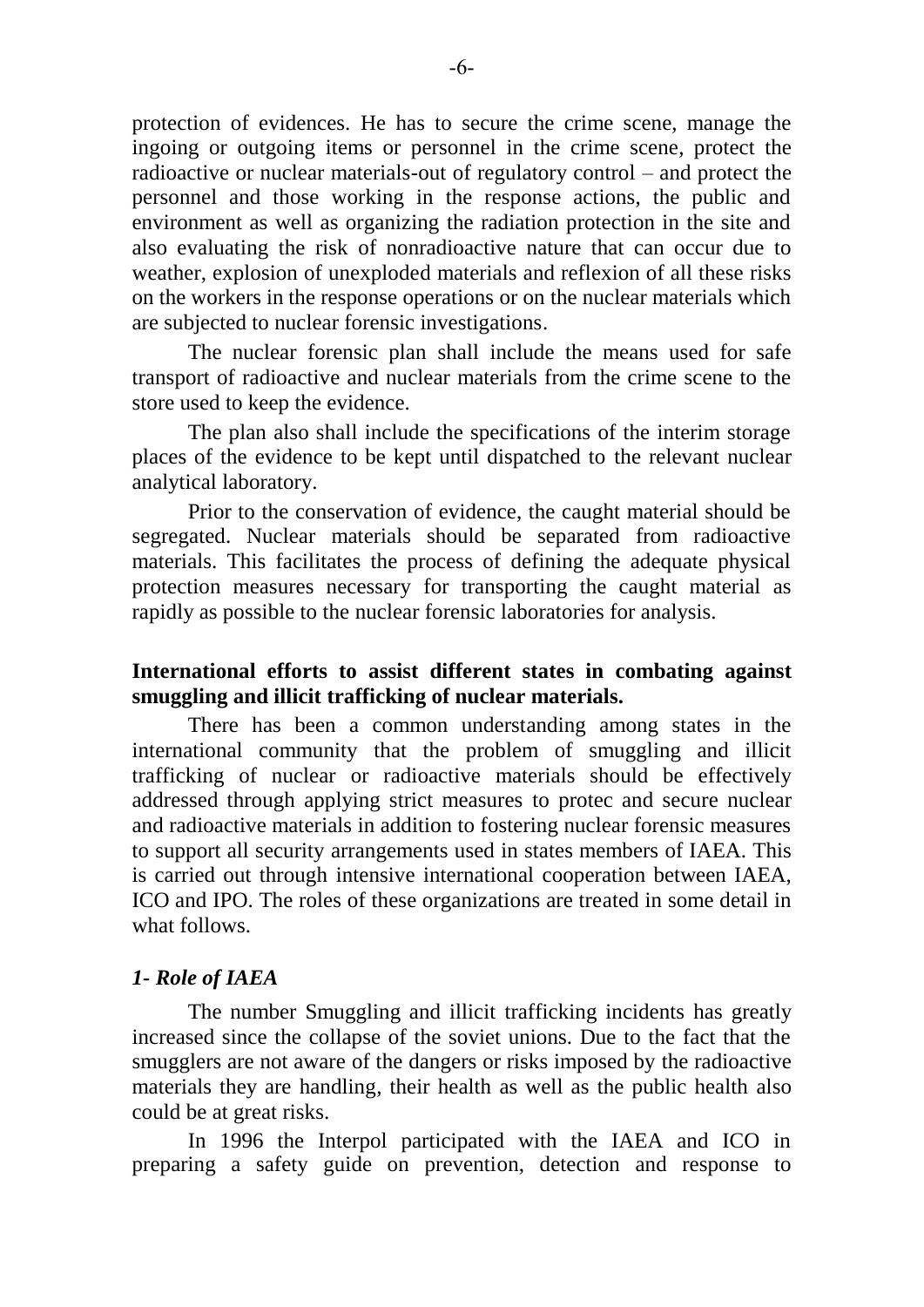smuggling and illicit trafficking of nuclear materials. This guide is supposed to be very useful in assisting national responsible organizations in member states.

IAEA assist member states in formulating legal documents that aims at preventing theft, smuggling and illicit trafficking of nuclear materials as follows:-

- 1- The convention on physical protection of nuclear materials (1987) and its amendments that were issued by IAEA in 1997 under the title "physical protection of nuclear materials and installations" and was finally issued and the physical protection of Nuclear and installation material INFCIRC/225/Rev.5 in 2004.
- 2- IAEA assist member states by offering them training guidance in order to improve the physical protection measures of nuclear materials applied in member states, (IPPAS Mission).
- 3- IAEA assists member states in establishing State systems of accounting and control of nuclear materials. The existence of that system can provide an efficient deterring factor that aims at preventing nuclear materials theft. This system complements the physical protection system.

In addition IAEA sponsors other measures to combat smuggling and illicit trafficking of nuclear materials, as could be realized from the following:

### **Supporting nuclear forensics operations**

IAEA emphasized to member states the important role of nuclear forensics as a tool that can support the special investigations to be undertaken in nuclear security events particularly in case of smuggling and illicit trafficking of nuclear material crimes. In these cases, analytical forensic studies of confiscated materials need to be carried out in order to determine the nuclear nature of the caught materials their properties and their origine if possible. That will helps in determining the radioactive risk involved in the process.

Building nuclear forensics capabilities in member states through several elements: the know how, gained experience and training.

 The know-how and experience could be acquired through international cooperation, assistance in supplying knowledge and experience as well as assistance in training on how to deal with events such as Smuggling and illicit trafficking of nuclear or radioactive materials that exists outside regulatory control.

IAEA has established, since 1995, Seibersdorf labs in Vienna which are in close collaboration with other specialized labs in other member states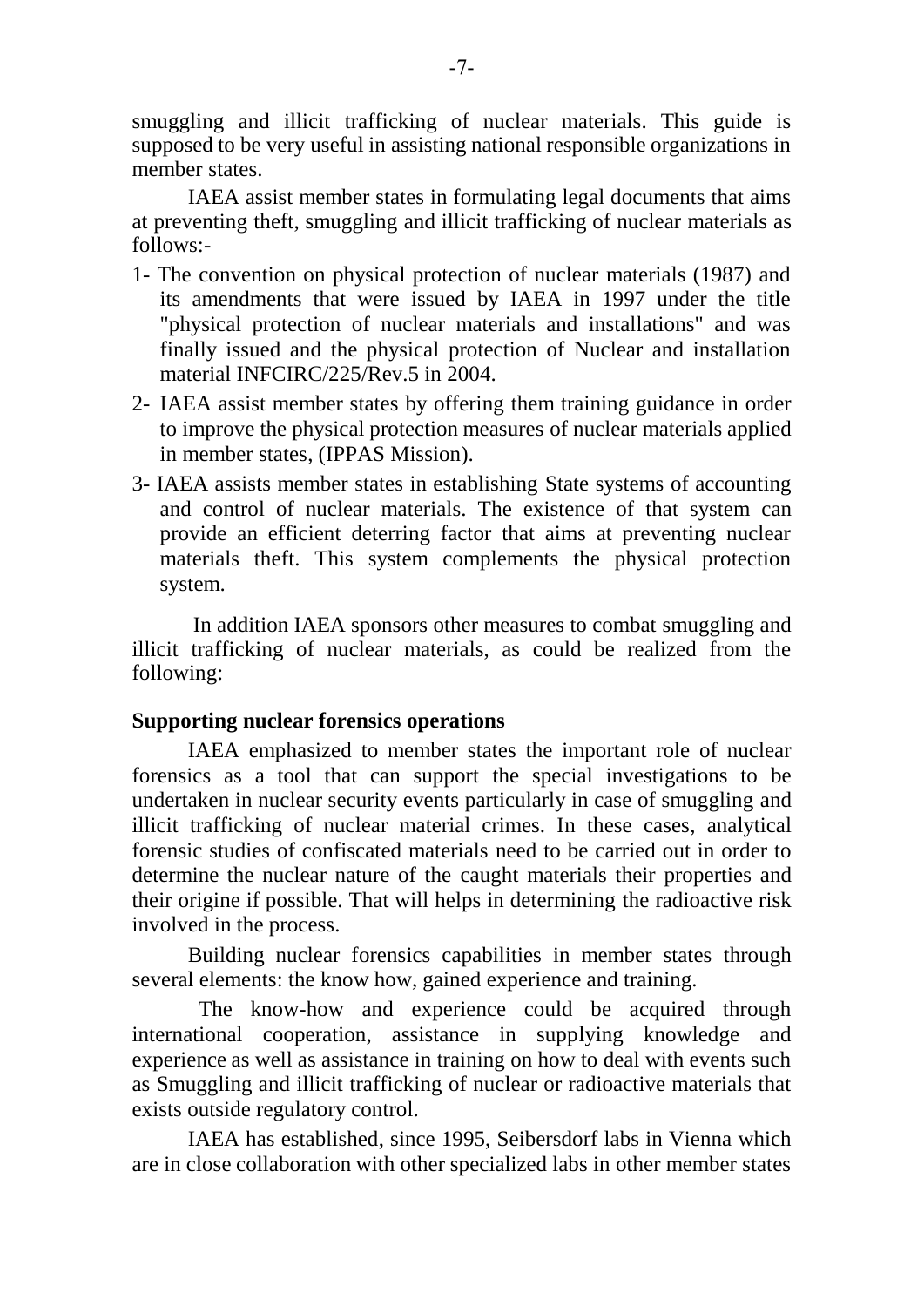for analyzing the confiscated materials, for identifying the radioactive isotopes present and its isotopic composition. The agency has portable radioactivity measuring and monitoring equipments such  $\gamma$ -spectroscopy systems that could be used directly in the crime scene.

IAEA has issued in 2013 a draft document entitled "Nuclear forensics in support of investigations" including a model plan for nuclear forensics investigations in which are defined the measures and steps that has to be adopted in defining the role of nuclear forensics in the national nuclear security infrastructure. However, that document doses not contain any detailed guidance on the design and equipment supply of nuclear forensics analytical laboratories and also the ways and actions to be performed in the crime scene.

IAEA also formed an international working group on nuclear forensics ITWG to provide the member states with the nuclear forensics systems and to transfer information and guidelines as well as technical guidance on the analysis of nuclear materials.

IAEA established and maintains a data base that includes records of events related to smuggling and illicit trafficking of nuclear materials and radioactive sources. The official points of contacts in different IAEA member states participating in that data base are declared to facilitate exchange of information about smuggling and illicit trafficking incidents. 2331 cases were reported since the year 1993 up to 2012. In sixteen cases highly enriched uranium or plutonium were caught together with 615 cases in which nuclear materials were stolen or lost.

IAEA issued a document on the "Basic Safety standards for protection against ionizing radiations and safety of radioactive sources. These measures are the basis of the safety guide for detection and response against smuggling and illicit trafficking of nuclear and radioactive materials.

IAEA provide assistance to member states in developing their national legislations.

IAEA organized an international conference on "Advances in Nuclear Forensic" during the period 7-10 July 2014 to exchange information concerning capacity building of infrastructure needed for nuclear forensics.

It would be suitable to offer assistance and relevant information exchange through the contact points in case of nuclear forensic investigations.

# *2- Role of the International Customs Organization in combating against smuggling*

The International Customs Organization objectives are to stops any smuggling actions at the boundaries of the states. In May  $13<sup>th</sup>$  1998 a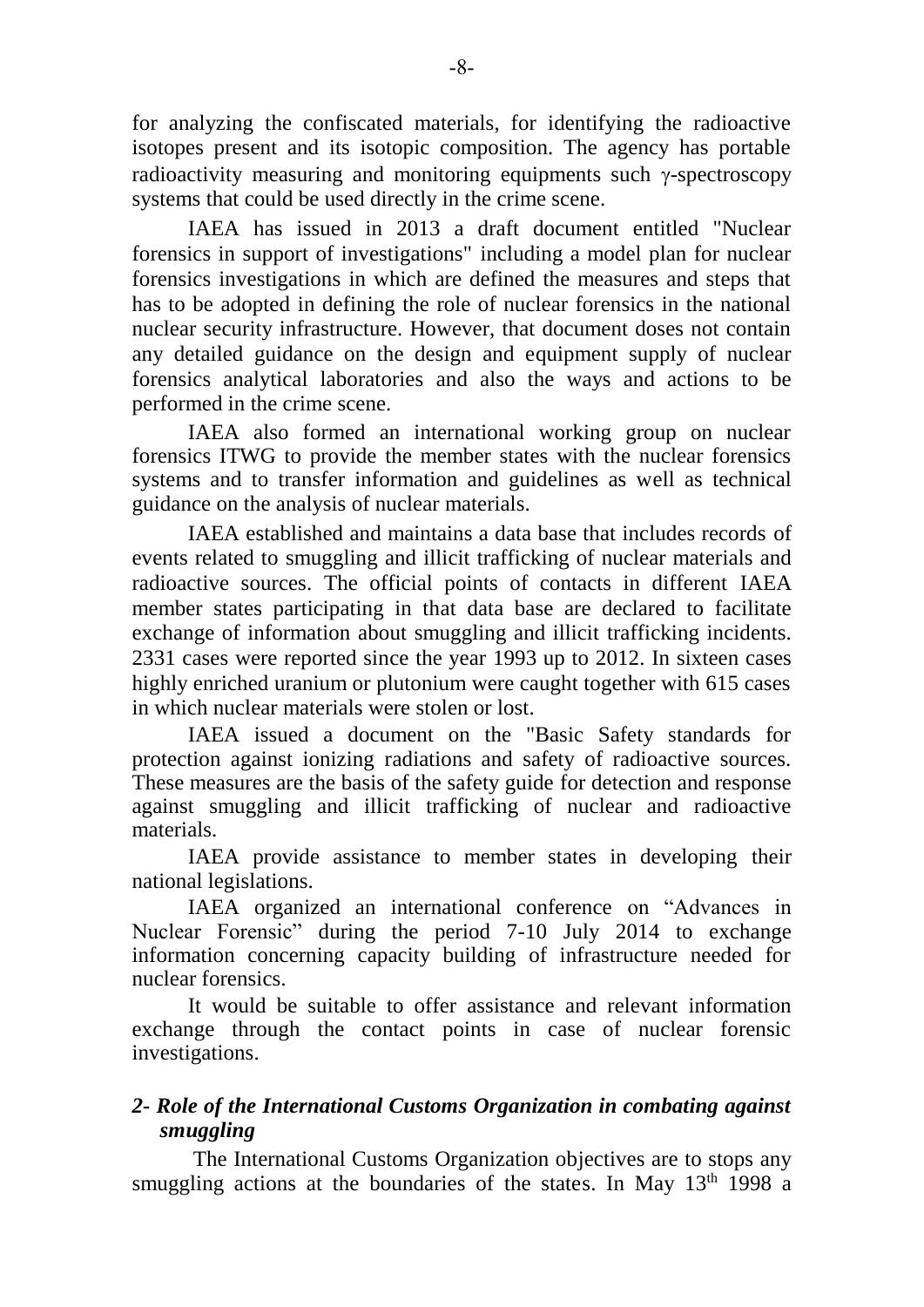memorandum of understanding between IAEA ICO was signed to foster active cooperation for combating smuggling and illicit trafficking of nuclear materials. Consequently the state should develop and train personnel working in the customs and raise their awareness about smuggling crimes and illicit trafficking of nuclear and radioactive materials.

The International Customs Organization (ICO) assists member states in reinforcing their competence through technical training programs aiming at resisting any customs violations.

The ICO has put forward a model program for facing smuggling and illicit trafficking of nuclear materials and radioactive sources aiming at raising the awareness of customs personnel in different states. That program includes some guidelines to develop national training programs and develop a data base to help the states in exchanging information related to smuggling or illicit trafficking of nuclear materials and radioactive sources rapidly.

Exchange of information can assist the customs authorities in identifying the developments occurring on the international level for smuggling nuclear materials and also to achieve a more rapid way of contact to exchange information related to smuggling of nuclear materials.

In Egypt the nuclear and radiological control authority regularly organizes training programs for the working staff in the customs organization to raise their awareness about ways of discovering smuggling of nuclear materials and radioactive sources through Egyptian borders.

# *3- Role of international police organizations*

National police is responsible of preventing or reducing the occurrence of the crimes against nuclear materials and radioactive sources in the country. Special attention should be given to smuggling or illicit trafficking of nuclear materials. Consequently, the state has to raise the ability of police personnel in that respect.

The International Criminal Police organization (INTERPOL) aims at supporting the international cooperation with the local police in IPO member states within the framework of the local legislations existing in each member state to prevent or reduce the criminal violations against nuclear materials or radioactive sources and to support exchange of information among different states in that respect.

In 1993 the INTERPOL organized an international meeting for the first time to discuss the problems related to smuggling and illicit trafficking of nuclear materials. The meeting released a document which contained the data that should be reported by the criminal police personnel when they report on seizures of out of control nuclear materials or when they require